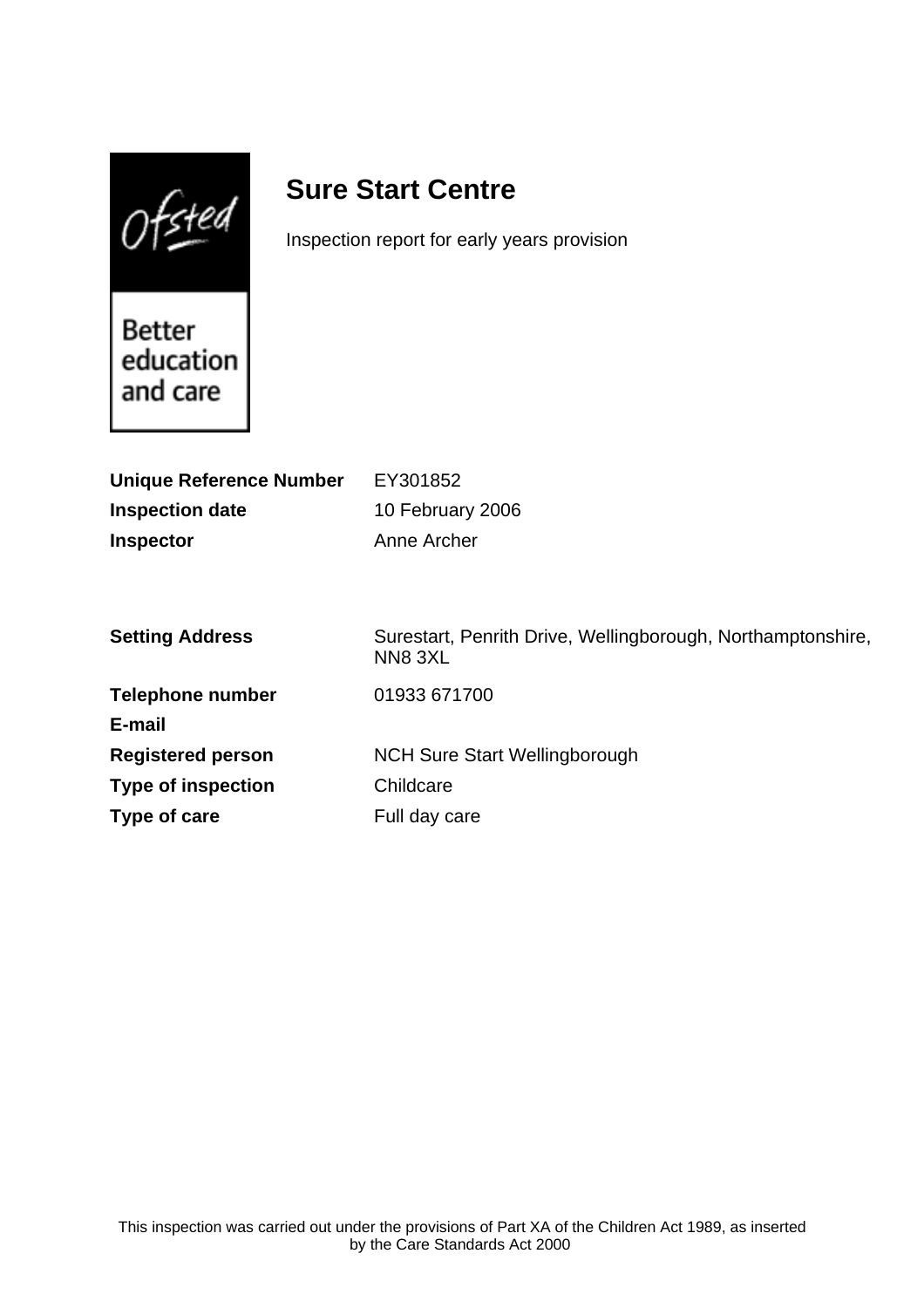## **ABOUT THIS INSPECTION**

The purpose of this inspection is to assure government, parents and the public of the quality of childcare and, if applicable, of nursery education. The inspection was carried out under Part XA Children Act 1989 as introduced by the Care Standards Act 2000 and, where nursery education is provided, under Schedule 26 of the School Standards and Framework Act 1998.

This report details the main strengths and any areas for improvement identified during the inspection. The judgements included in the report are made in relation to the outcomes for children set out in the Children Act 2004; the National Standards for under 8s day care and childminding; and, where nursery education is provided, the Curriculum guidance for the foundation stage.

The report includes information on any complaints about the childcare provision which Ofsted has received since the last inspection or registration or 1 April 2004 whichever is the later.

## **The key inspection judgements and what they mean**

Outstanding: this aspect of the provision is of exceptionally high quality Good: this aspect of the provision is strong Satisfactory: this aspect of the provision is sound Inadequate: this aspect of the provision is not good enough

For more information about early years inspections, please see the booklet Are you ready for your inspection? which is available from Ofsted's website: www.ofsted.gov.uk.

# **THE QUALITY AND STANDARDS OF THE CARE**

On the basis of the evidence collected on this inspection:

The quality and standards of the care are good. The registered person meets the National Standards for under 8s day care and childminding.

## **WHAT SORT OF SETTING IS IT?**

Sure Start Centre on Penrith Drive Wellingborough is operated by NCH. It opened in 2005 in purpose built premises. The centre is situated in the Queensway area of the town. It has full day care registration but currently operating as a creche as and when required by parents attending the centre for courses and meetings.

The creche has use of a large play room with kitchen, toilets and nappy changing area leading off it and there is an enclosed outdoor play area. A maximum of 26 children aged between birth and under five years may attend at any one time. The centre is open throughout the year except for the week between Christmas and New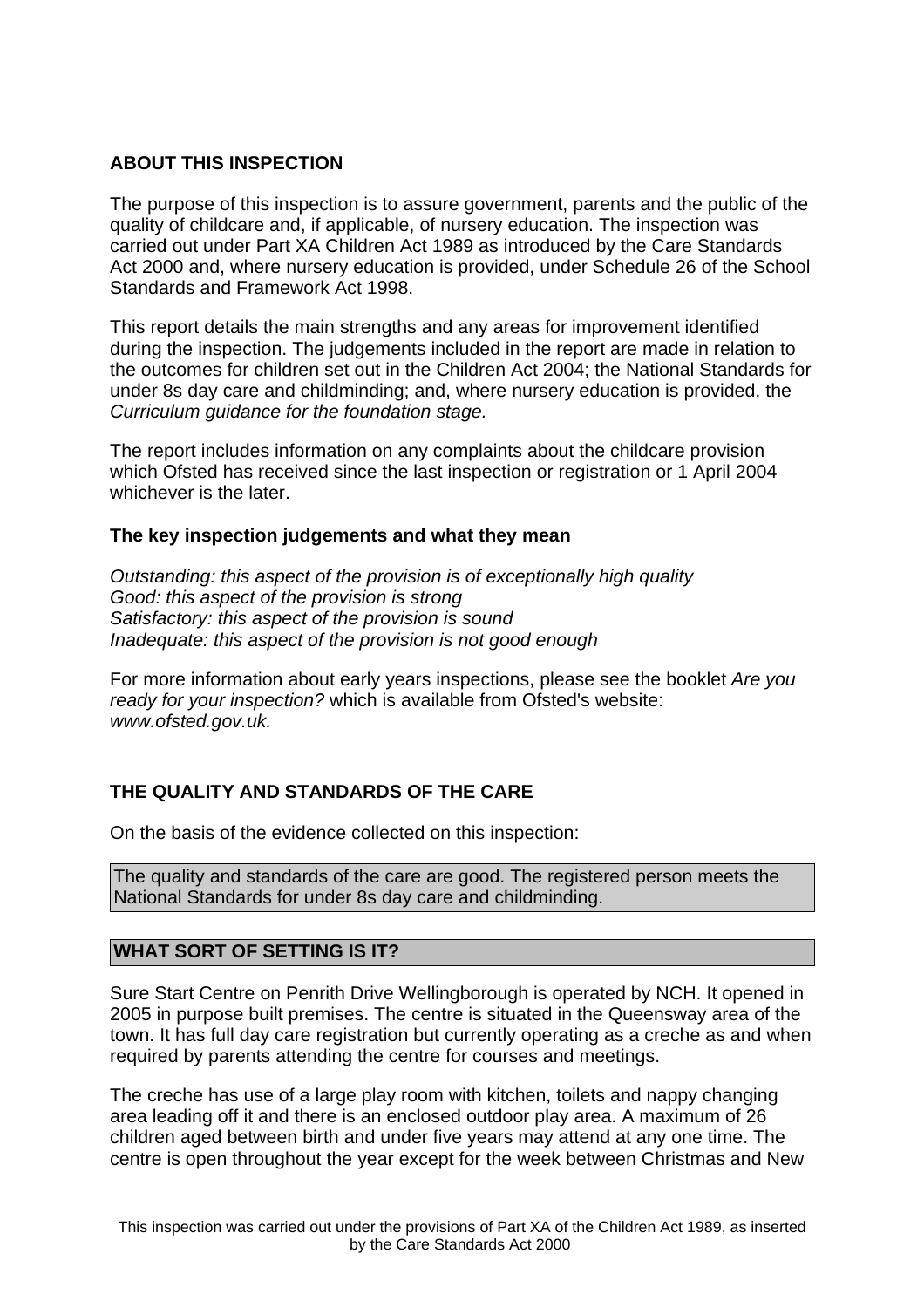Year.

The creche is able to support children with special educational needs and children who speak English as an additional language. The creche manager, deputy and all staff hold appropriate level three qualifications.

## **THE EFFECTIVENESS OF THE PROVISION**

## **Helping children to be healthy**

The provision is outstanding.

Children participate in a wide range of outdoor activities to ensure they have fresh air and physical activity to aid their good health. Staff take sensible precautions to protect children from the harmful aspects of the sun and ensure children are suitably clothed in poor weather. Children know that they put on their coats and hats to keep themselves warm before going outside in cold weather. Children are cared for in a clean, warm, well ventilated, purpose built setting where they learn the importance of good hygiene and personal care. Children become familiar with personal hygiene routines and older children understand why they wash their hands after using the toilet and before eating.

Children learn about the benefits of a healthy diet as staff provide a varied snack menu which takes into account parental wishes and children's choices and is appealing and meets their dietary needs. Staff sit with children to make snack time a social occasion and to encourage the children to try new foods and eat well. Children learn to pour themselves a beaker of water and are reminded by staff to have regular drinks.

## **Protecting children from harm or neglect and helping them stay safe**

The provision is good.

Children are cared for in a safe environment where risk of accidental injury is minimised by staff vigilance and good practices such as risk assessments and fire safety measures to reduce potential accidents. Children learn about the importance of safety as they respond to clear guidelines during indoor and outdoor activities. Security of the creche is generally good with key pad entry and procedures for ensuring children leave with the correct adult. However, the security of an outside gate has been overlooked as a potential risk to children.

Children are able to choose from a wide range of good quality toys and resources. Furniture and equipment is appropriate and regularly cleaned and maintained to ensure children's safety when using it. Children's wellbeing is safeguarded by staff's knowledge of local child protection procedures and their understanding of their responsibilities for the welfare of the children in their care.

# **Helping children achieve well and enjoy what they do**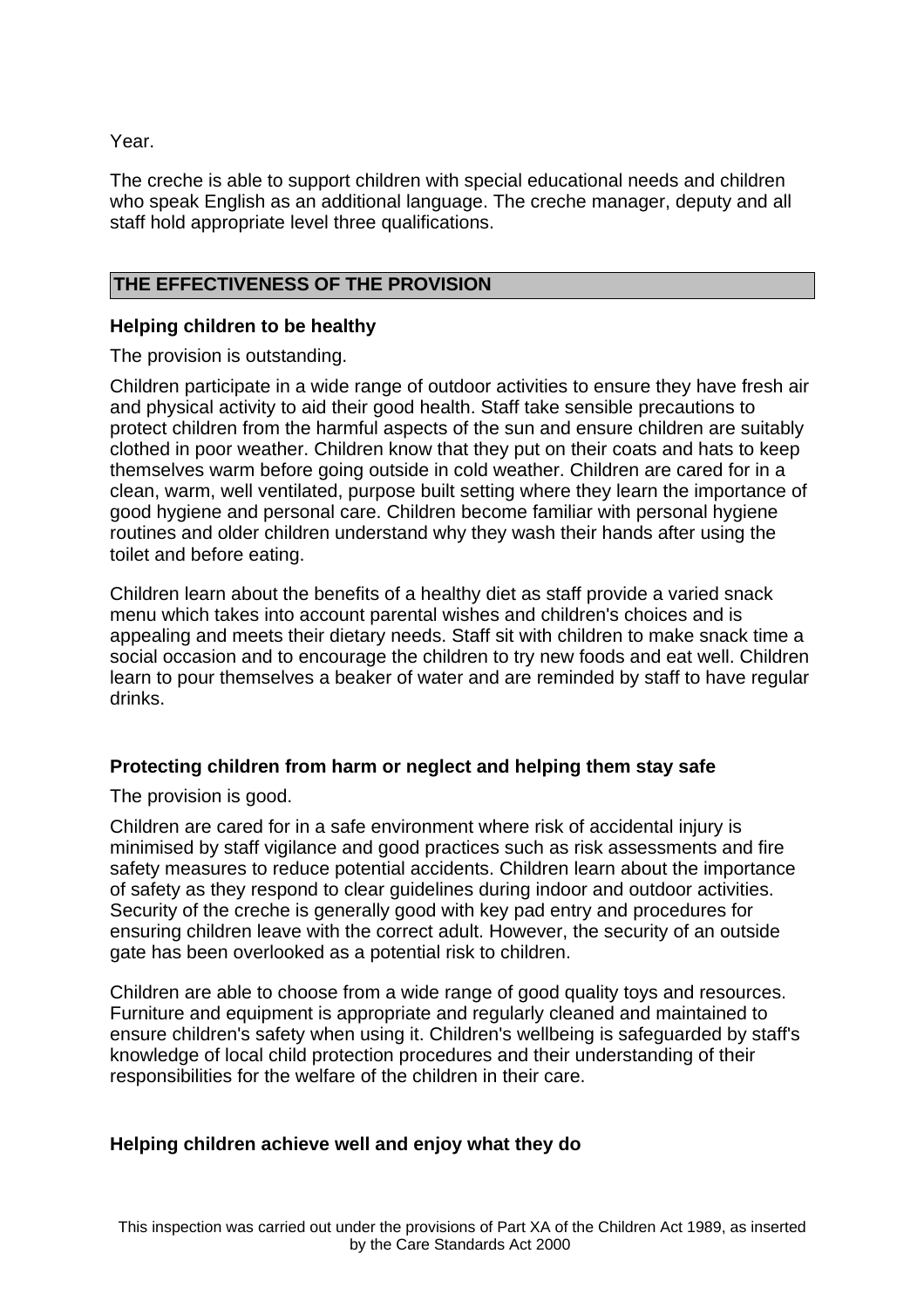## The provision is good.

Children settle well at the creche because they and their parents are warmly welcomed by staff. The environment is decorated with displays to attract children's interest. Children gain confidence through the routines and the relationships they develop with staff and other children. Children develop their independence as they express their ideas during play using a range of resources which capture their interest. For instance, children enjoy taking their baby dolls for a walk in the buggy to post letters at the post office. Staff plan a variety of activities for children taking into account the 'Birth to three matters' framework and the Foundation Stage Curriculum guidance which ensure children have opportunities to develop in all areas of learning. Children learn from experimenting and from watching staff and older children participate in activities. Children of all ages particularly enjoy painting and craft activities such as hand printing and making Valentine cards. Staff provide appropriate support to all children to ensure they are able to participate in any activity of the choice.

## **Helping children make a positive contribution**

The provision is outstanding.

Children develop a sense of belonging as they form relationships with staff and peers. Children settle quickly because staff take account of their different personalities and needs when welcoming them. Children begin to appreciate the diverse society in which we live through participating in activities about their own and other cultures and beliefs such as St. Valentine's Day and Chinese New Year. They play with an excellent range of resources that reflect positive images of culture, ethnicity, gender and disability. Staff are trained to identify and support children with special educational needs and systems are in place to liaise with other agencies and specialists in order to fully meet individual children's specific needs.

Children behave well and are polite as they respond to the praise and clear and consistent guidelines set by staff. Older children are familiar with and show some understanding of rules while all children enjoy the security of familiar routines. Children's care, welfare and development are promoted through excellent working relationships with parents. Parents views about their child's needs and interests are sought each time the child attends and these are used to settle the child. Staff also have a discussion with parents about how their child has been and what they have been doing when they arrive to collect their child. Parents receive a leaflet which explains how the creche operates and there is an information board near the entrance which aims to keep them up to date with such things as the day's activities and the snack menu.

# **Organisation**

## The organisation is good.

Children are cared for by staff who have a clear sense of purpose and a commitment to continual improvement. Staff are well qualified and continue to attend training to maintain and enhance their knowledge and understanding of child development. The